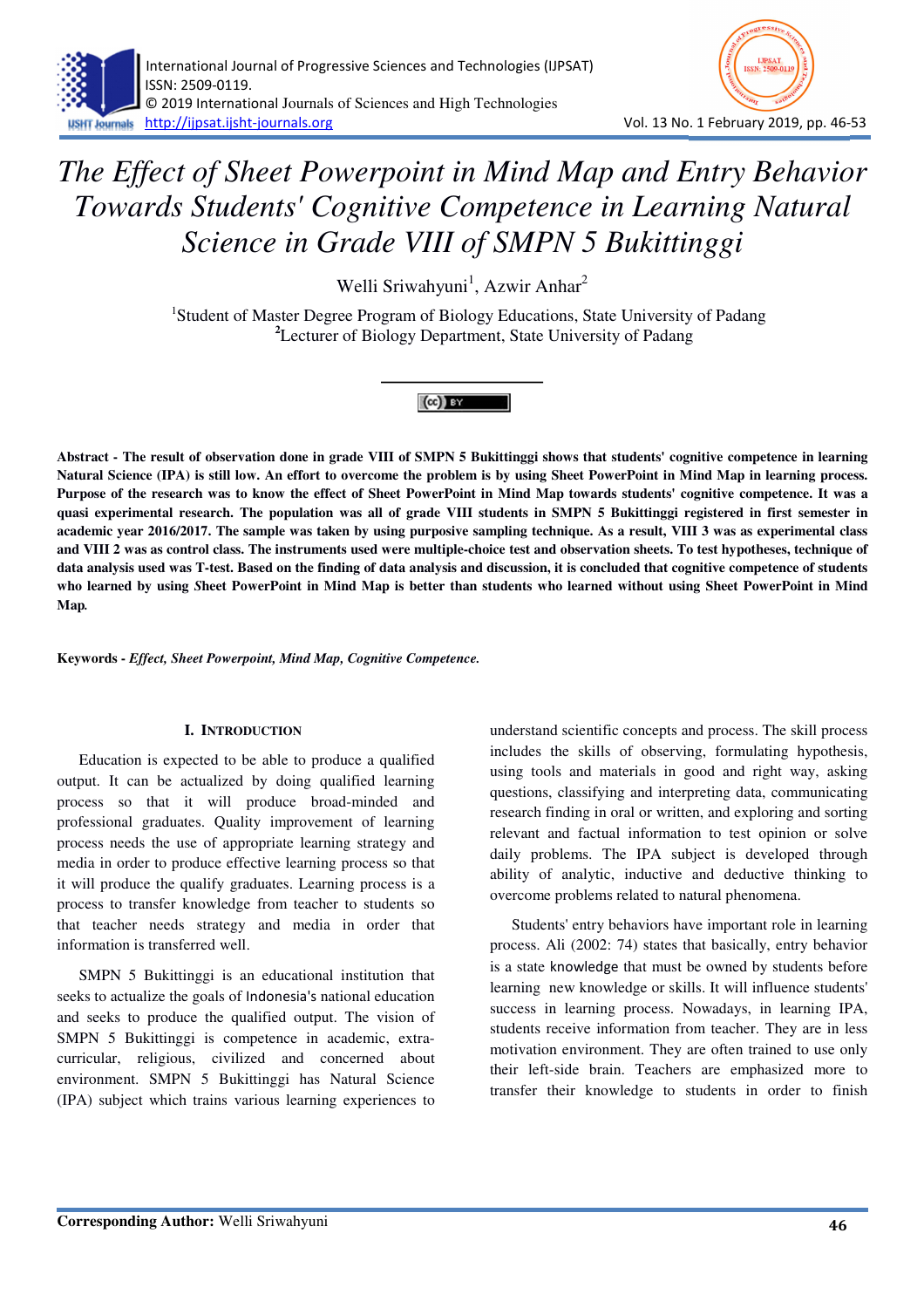learning materials, so that students' creativities and potencies cannot fully actualized. Students' achievement in learning IPA is still low. It is obvious from the score of their second semester examination which shows that there were many students of grade VIII in SMPN 5 Bukittinggi who got score below Minimum Criteria of Mastery Learning (KKM), which is 75. It can be seen in Table 1 below.

Table 1. The Average Score of VII Grade Students' Cognitive Competence in Learning IPA in SMPN 5 Bukittinggi in Second Semester of Academic Year 2015/2016

| N <sub>o</sub> | Class  | Number of       | Average Score        |
|----------------|--------|-----------------|----------------------|
|                |        | <b>Students</b> | of Second            |
|                |        |                 | <b>Semester Test</b> |
|                | VIII.1 | 34              | 70,10                |
| $\overline{2}$ | VIII.2 | 36              | 65,20                |
| 3              | VIII.3 | 36              | 72,10                |
| $\overline{4}$ | VIII.4 | 36              | 67,30                |
| 5              | VIII.5 | 34              | 64,19                |
| 6              | VIII.6 | 34              | 70,65                |

Source: Vice-Principal of Curriculum of SMPN 5 Bukittinggi

Based on interview with IPA teacher in SMPN 5 Bukittinggi, it shows that students' learning outcome in learning IPA is still low they do not involve actively during learning process in the classroom. It is caused by teacher uses lecturing, group discussion and question-answer methods in the classroom. In the lecturing method, teacher delivers learning materials in one way, in which she transfers her knowledge to students without paying attention to students' background knowledge. In the group discussion method, teacher does not give direction in order to make group discussion goes interactively and interestingly so that it cannot achieve learning objectives.

Another cause is there is not variation of media used by teacher in the classroom. Techer only uses whiteboard and PowerPoint slides in teaching. Consequently, students are not interested and motivated to learn so that learning objectives cannot be achieved maximally. Based on interview done to 10 students of grade VIII in SMPN 5 Bukittinggi on Wednesday, 06 July 2016 about learning media used showed that it needs variation in using learning media in the classroom. The followings are list of questions asked in the interview:

- P1 : What learning media was often used by teacher in the classroom during learning process in the previous semester?
	- A. White board B. PowerPoint
- P2 : In your opinion, is learning media used in learning process effetive (easy to understand)?
- P3 : Does learning media facilitate you to write the summary of learning materials?
- P4 : Do you know another learning media, like Mindmap?
- P5 : Is there any teacher in previous semester who used learning media based Mind Map?

For question no. 3, only 40% of respondents answer that it is efective but it is only in learning media of PowerPoint. However, some respondents complain about the content of PowerPoint slides. There are too many words and sentences in the slides so that they need more time to take note even teacher moves to another slide before they finish writing it. In question no. 4, there is about 60% of respondents know about what learning media in form of Mind Map is. Next, for question no. 5, there are 50% of respondents who answer "yes", which is only respondents from class VIII.5 and VIII.6. In addition, the respondents also give information that learning media in form of Mind Map has ever been used by practice teacher in previous semester.

Based on the result of observation above, it can be concluded that there are some phenomena in IPA learning process in SMPN 5 Bukittinggi. The phenomena are (1) there is no variation of learning media used by teacher in teaching, (2) content of PowerPoint slides is overloaded, (3) teacher is less interactive in teaching, in which s/he moves to another PowerPoint slide quickly so that students cannot write the important points in the previous slide. Consequently, they cannot understand the learning materials well. One way to overcome these problems is to use new media for learning. One of them is Mind Map with sheet PowerPoint. Therefore, this research focused on learning media in form of Mind Map, entitled "Effect of sheet PowerPoint in Mind Map and entry behavior towards students' cognitive competence in learning IPA in grade VIII of SMPN 5 Bukittinggi".

# **II. REVIEW OF RELATED LITERATURE**

# A. **Learning Natural Science (IPA)**

In term of physical, Natural Science (IPA) is a science that studies nature and all its contents include earth, human beings, animals, and plants. It is not only a collection of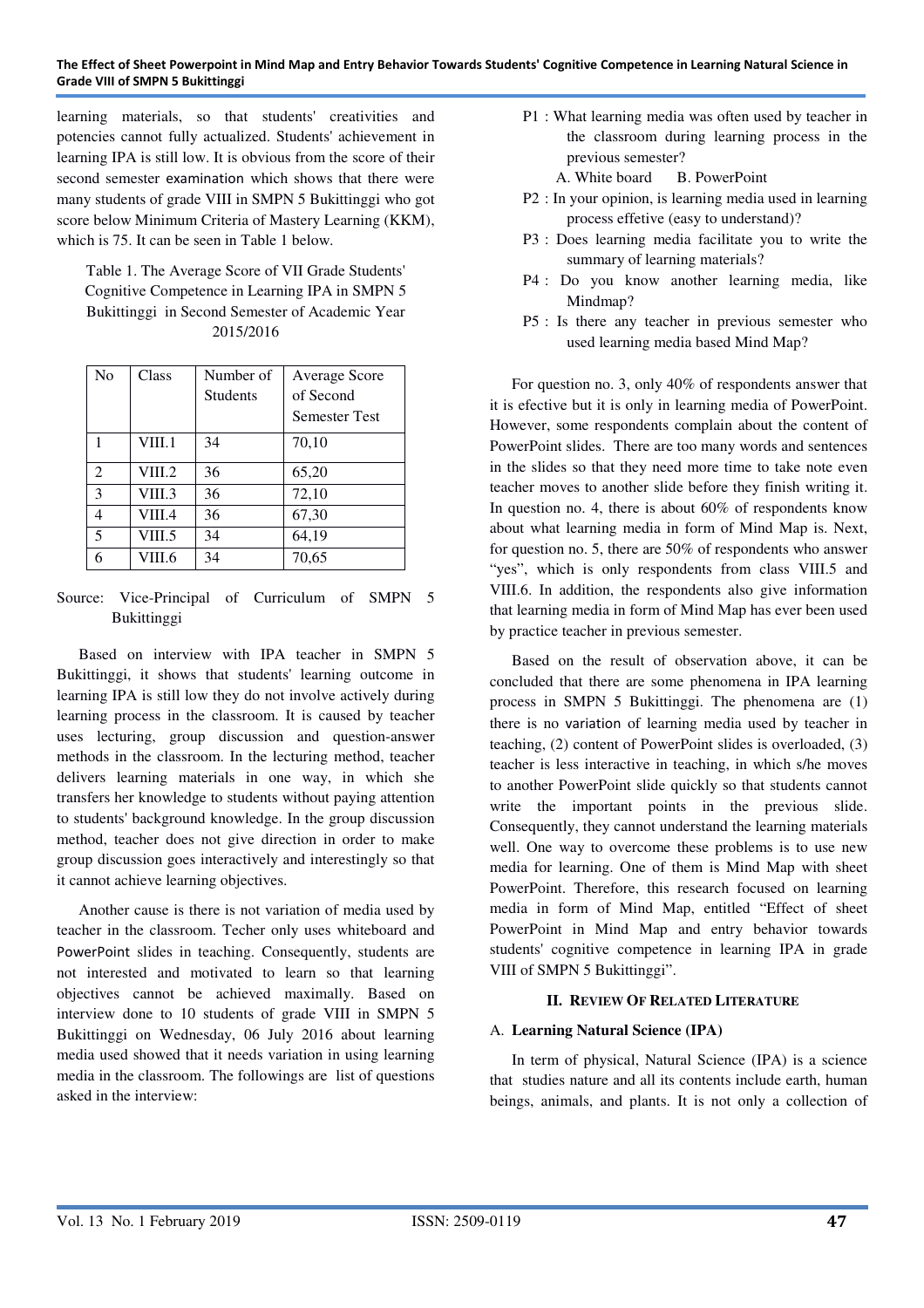insight about things or organisms, but also it is more about way of working, thinking and problem-solving. Beside that, it is one theoritical insight that is typically obtained or arranged by doing observation, experimentation, inference, theory formulation, obsertion and etc, related to one way to another. Meanwhile, according to Permendiknas No. 22 Year 2006 about content standard, IPA is a collection of sistematic theories, in which its application is commonly limited on natural phenomena, developed through scientific methods like observation and experiment, and demand scientific attitude like curiosity, open-minded, honest and etc.

Based on the definition above, IPA has four elements. They are (1) product: it is in forms of facts, principles, theories, and laws; (2) process: it is procedure of problemsolving through scientific methods; the scientific methods include observation, hypothesis formulation, experimental designs, experiments or reserach, hypothesis testing through experimentation; evaluation, measurement, and drawing conclusion; (3) aplication: it is implementation of method or scientific work and IPA concepts in daily lives; (4) attitude: it is through students' curiosity about objects, natural phenomena, organisms, and causality that can raise new problems but it can be solved by the right procedures. Therefore, IPA is *open ended* because it always develops in line with dinamic changing pattern in society.

#### **B. Learning Media**

Generally, media is a tool that is used to facilitate students in learning process. It stimulates their thought, mind, feeling and willingness so that they can learn well. Literally, the word 'media' is a singular form of 'medium', which means deliverer. So, media is the deliverer of a message from a sender to a receiver (Sadiman, 2007:6).

According to Bovee in Ena (2001)*,* media is a tool which functions to deliver a message. Meanwhile, learning is a process of communication between students, teachers, and learning materials. The communication cannot run well without assistance of message delivering tools, which are media. So, learning media is a tools to deliver learning materials or contents.

From the explanation above, it can be concluded that learning media is a tool, material or method/ technique that is used in learning process in order to make interaction and communication between teachers and students become effective and understandable. Something can be considered as a learning media if it is used to deliver messages in educational purposes.

Nowadays, technology development also affects learning media. One of them is the use of computer as learning media. The use of learning media assisted by computer has significant influence for students' interest to learn the learning materials. It can also save time for learning preparation, increase students' motivation in learning, and reduce students' misunderstanding about teacher's explanations.

# **C. Mind Map**

*Mind Map* is an alternative thought of brain towards linear thought. It reaches out in all directions and captures the thoughts from all angles. Beside that, it is also a storage and withdrawal data system and an incredible access to a 'large library' in your amazing brain (Buzan: 2009).

Buzan also states that Mind Map is a creative thinking tool which reflects brain's natural way of work. According to Keles (2012), the mind map allows individuals to "organize facts and thoughts" in a map format containing a "central image, main themes radiating from the central image, branches with key images and key words, plus branches forming a connected nodal structure". In addition, the mind map helps students to assimilate new information, to think and to develop their conceptual schema.

Furthermore, Buzan (in Tee, 2014) also guidelines that: "a central focus or graphic representation of the main topic is placed in the center of a page; ideas are allowed to flow freely without judgment; key words are used to represent ideas; one key word is written per line; key words are connected to the central focus with organic lines; color is used to highlight and emphasize ideas; and images, symbols and codes are used to highlight ideas and stimulate the mind to make connections".

So, it can be concluded that Mind Map is a technique to facilitate someone to place information from his brain by writing it creatively and effectively.

# **D. Imind Map**

*IMind Map* is an aplication released and developed by ThinkBuzan Ltd. It is developed by using Mind Mapping method which is used for brainsorming, organizing, creative-thinking, designing and planning something to do. It can be utilized by using softwares, like Microsoft Windows, Macintosh, Mac OS X dan Linux. These softwares allow to make mind map by using hardwares in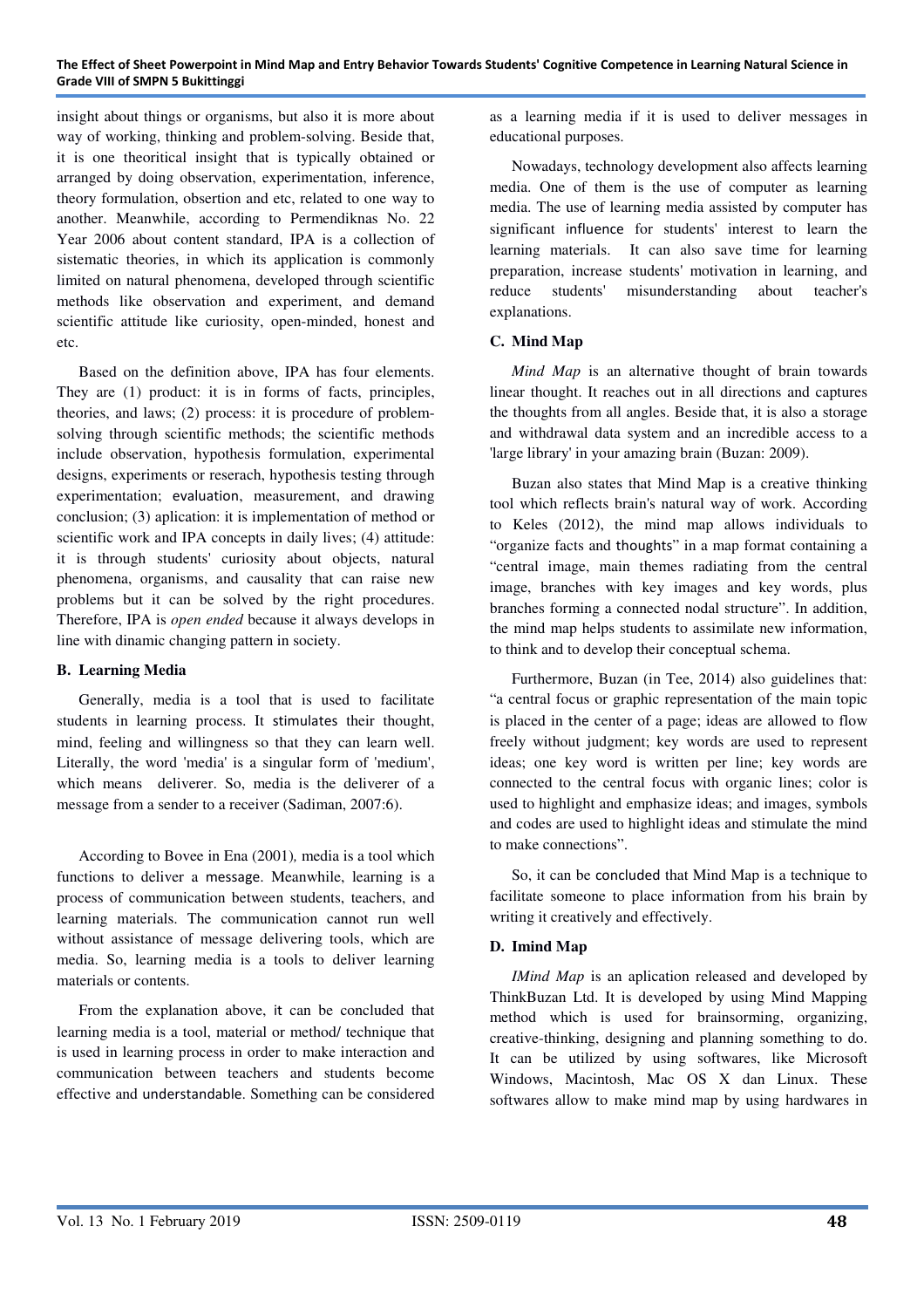computer, like mouse, keyboard, tablet or interactive whiteboard.

The application can be gotten by downloading or purchasing it. To operate it, there are some steps to do. First, install *Imind Map* application to the computer. Second, set background of mind map document by choosing main picture or color. After setting the background, a red circle (called *BIOS*) will appear. Next, a keyword can be typed in the *BIOS*. After typing the keyword, making of mind map can be started by clicking 'draw' or 'arrow' menu to add lines to connect the circles. Finally, after typing keywords and connecting them, the mind map is obvious and can be changed as desired. In making of mind map using this application, adding pictures, changing font size and selecting colors can be done. This changing is flexible so it can be done whenever the users like to.

This application can be converted to Powerpoint. Beside that, it can also be connectedto proyektor to display it for presentation so that the mind map can be explained to other people in a correct order of it.

## **E. Sheet PowerPoint in Mind Map**

In this reseach, it used Mind Map in form of IMind Map application. This application has a program which can be linked the explanation into PowerPoint slide form. So, learning materials are served in PowerPoint slide and then printed out to a piece of paper (sheet). After that, the sheet is spread out to every students. Beside that, the sheet can also be used to write the important information while learning process is going on.

The *Microsoft PowerPoint* is one of computer program which is integrated into *Microsoft Office.* It is used to arrange presentation. It is beneficial for teachers, students, businessman, employees, etc. According to Asih (2011:1), *PowerPoint* is an application to arrange a presentation. It is very popular and used by many people, like profesionals, academics, practitioners and beginners for presentation activities.

# **F. Students' Entry Behavior**

Students' entry behavior is the skills and knowledge that a learner knows or is able to do before beginning to take new instructions. It describes students' readiness in receiving learning materials teacher delivers (Mukhtar, 2003:7). It also shows current students' knowledge and skills level to lead for next level teacher expects in order to be achieved by students. Their ability is not exactly the same

among them. It means that they have their own skills and characteristics. So, teacher should considered the differences among the students in order to make their competence improve.

#### **G. Learning Competence**

Lufri (2007: 33) concludes that "learning competence is a description of students' ability or mastery in learning process done by teacher, which includes three aspect: cognitive, affective and psychomotor, that is used to improve quality of the learning process". Moreover, Sa'ud (2008: 90) states that competence can be in form of knowledge, skills and basic values which is reflected in thinking and action behaviors. Further, according to Chappell in Purnamawati (2011: 3), competence is a contested concept so it is created by people who use it.

Arikunto (2007:7) explains that learning competence aims at knowing whether learning materials have been understood by students and whether learning method and/or model used has been appropriate or not. Learning competences are actualized in the change of students' behavior from 'not know' becomes 'know' and from 'not understand' becomes 'understand'. The changes after learning are in forms of attitudes, skills, knowledge and comprehension changes, which include the mastery of cognitive, affective and psychomotor aspects.

#### **III. RESEACH METHOD**

It was a quasi experimental research. In experimental class, learning process used Sheet PowerPoint in Mind Map; while, in control class, it used Mind Map without Sheet PowerPoint. In addition, it used *Posttest Only Control Design*.

The population was all of grade VIII students in SMPN 5 Bukittinggi registered in first semester in academic year 2016/2017. The sample was taken by using purposive sampling technique. As a result, VIII 3 was as experimental class and VIII 2 was as control class. The instruments used were multiple-choice test and observation sheets.

# **Technique of Data Analysis**

# **Normality and Homogeneity Test**

Normality test used was *Kolmogorov-Smirnov* test. Meanwhile, variance homogeneity test used *Levene's* test. Hypothesis testing was also done to know whether there is an effect of using Sheet PowerPoint in Mind Map towards students' cognitive competence.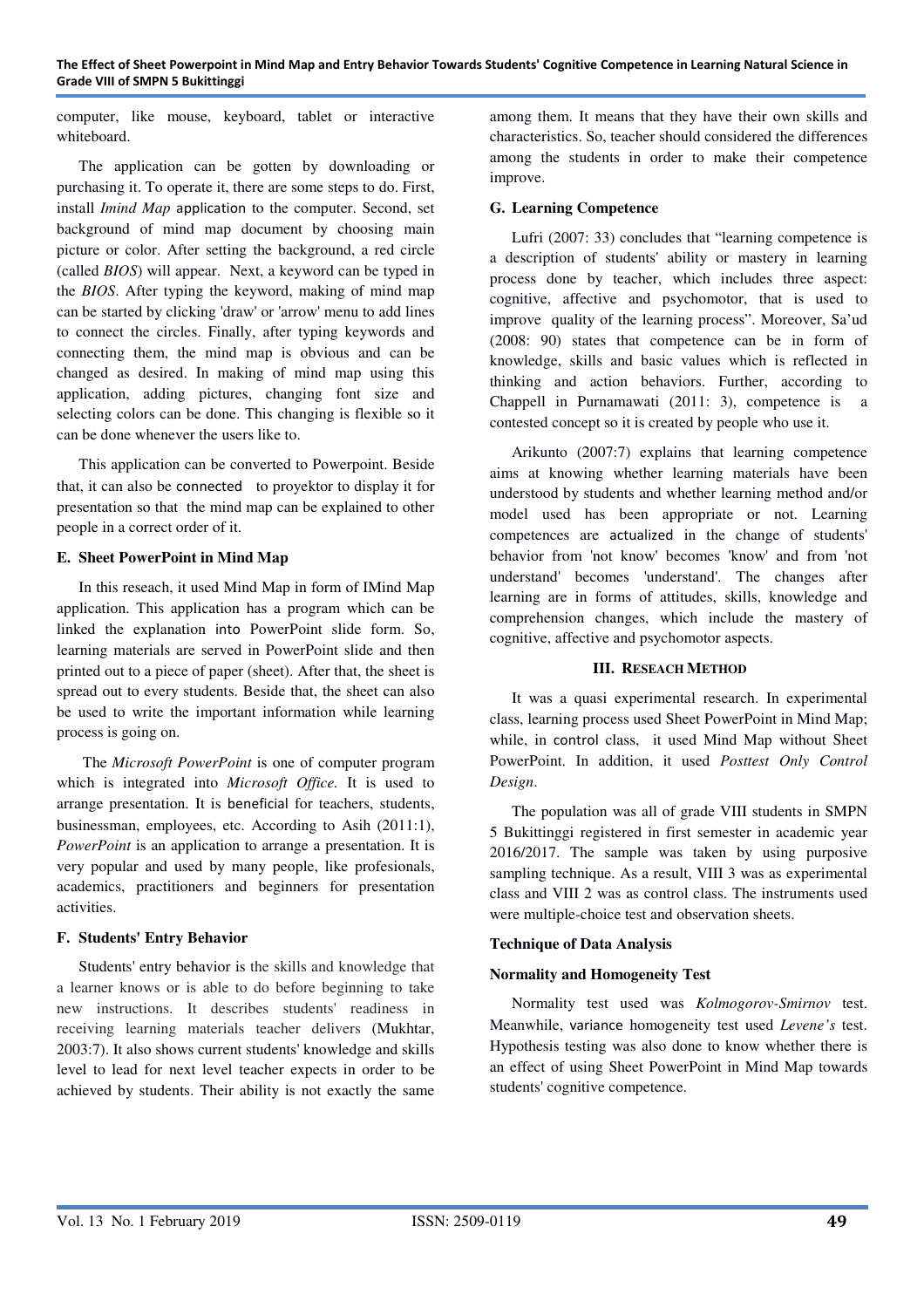## **First Hypothesis Testing**

Statistical test used for first hypothesis was T-test because the data were distributed normally and they had homogeneous variance. Criteria of the test are if  $t_{\text{count}} \leq t_{\text{table}}$ , so H0 is accepted and H1 is rejected. On the contrary, if  $t_{\text{count}}$  >  $t_{\text{table}}$ , so H1 is accepted and H0 is rejected, in which  $dk = n1 + n2 - 2$ .

## **IV. FINDINGS AND DISCUSSION**

## **A. FINDINGS**

## 1. **Description of Cognitive Competence Data**

In this research, data of students' cognitive competence were obtained through final test. It was a written test in form of multiple choice test administered to students in both experimental and control classes. It was administered at the final meeting of each basic competence. From the result of the test, it is known that the average score of students' cognitive competence in learning IPA in experimental class is 81.43, while, the average score of students' cognitive competence in learning IPA in control class is 72.24. It means that the average score of students' cognitive competence in learning IPA in experimental class is higher than in control class. Beside that, the maximum and minimum scores of students' cognitive competence in learning IPA in experimental class are also higher than in control class.

#### **2. Testing of Analysis Requirements**

Testing of analysis requirements is done before doing Hypothesis testing. The tests are normality test by using *Kolmogrov-Smirnov* test and homogeneity test by using *levene* test with assisstance of SPSS software. If data is distributed normally and homogeneously, the hypothesis testing uses T-test. On the other hand, if data is not distributed normally, variance homogeneity test is done and hypothesis testing uses *Mann Whitney U* test*.*

## a. **Normality Test**

Normality test was done to students' test scores of Basic Competence (KD) 1 and Basic Competence (KD) 2 in both experimental and control classes. It is done by using *Klomogrov-Smirnov* test with assistance of SPSS software. The testing criteria are H0 is accepted if sig. value  $> 0.05$ , and H0 is rejected if sig. value  $\leq 0.05$ .

#### b. **Hypotheses Testing**

# **First Hypothesis**

Hypothesis testing is used to know whether the cognitive competence of students who learned by using Mind Map with sheet PowerPoint is better than the cognitive competence of students who learned by using Mind Map without sheet PowerPoint. It used T-test because the data were distributed normally and they had homogeneous variance. Result of the hypothesis testing can be seen in Table 2 below.

Table 2. The Result of First Hypothesis Testing

| <b>Class</b> | Sig   |      | Conclusion                 |
|--------------|-------|------|----------------------------|
| Experimental | 0.002 | 0.05 | H <sub>1</sub> is accepted |
| Control      |       |      | H0 is rejected             |

Result of calculation in Table 2 shows that students' cognitive competence has Sig. value  $\leq 0.05$ , which means H0 is rejected. It means that the scores of students' cognitive competence in experimental class have significant difference from control class. Therefore, it can be concluded that the cognitive competence of students who learned by using Mind Map with sheet PowerPoint is better than the cognitive competence of students who learned by using Mind Map without sheet PowerPoint*.*

## **B. DISCUSSION**

Research finding shows that students' cognitive competence can improve by using sheet PowerPoint in Mind Map. Based on data description explain previously, it is obvious that the average score of students in experimental class who have learned by using sheet PowerPoint in Mind Map is significantly better than the average score of students in control class who have learned by using Mind Map without sheet PowerPoint. It is caused by the treatment given to experimental class, which is learning by using sheet PowerPoint in Mind Map*.* Beside that, Mind Map also becomes a tool for students to develop their critical thinking skill assissted with the use of sheet PowerPoint in learning process. So, they can write summaries of learning materials and understand them easily.

Sugiarto (2004:75) states that Mind Map is a good learning method to be implemented by teacher to improve students' memorization and conceptual undestanding. In addition, students can improve their creativity through freedom of imagination. Sugiarto (2004: 76) also gives further explaination that Mind Map is a creative exploration done by someone about a whole concept through explaining sub-topics and ideas related to it in a piece of paper by describing symbols, words, lines and arrows.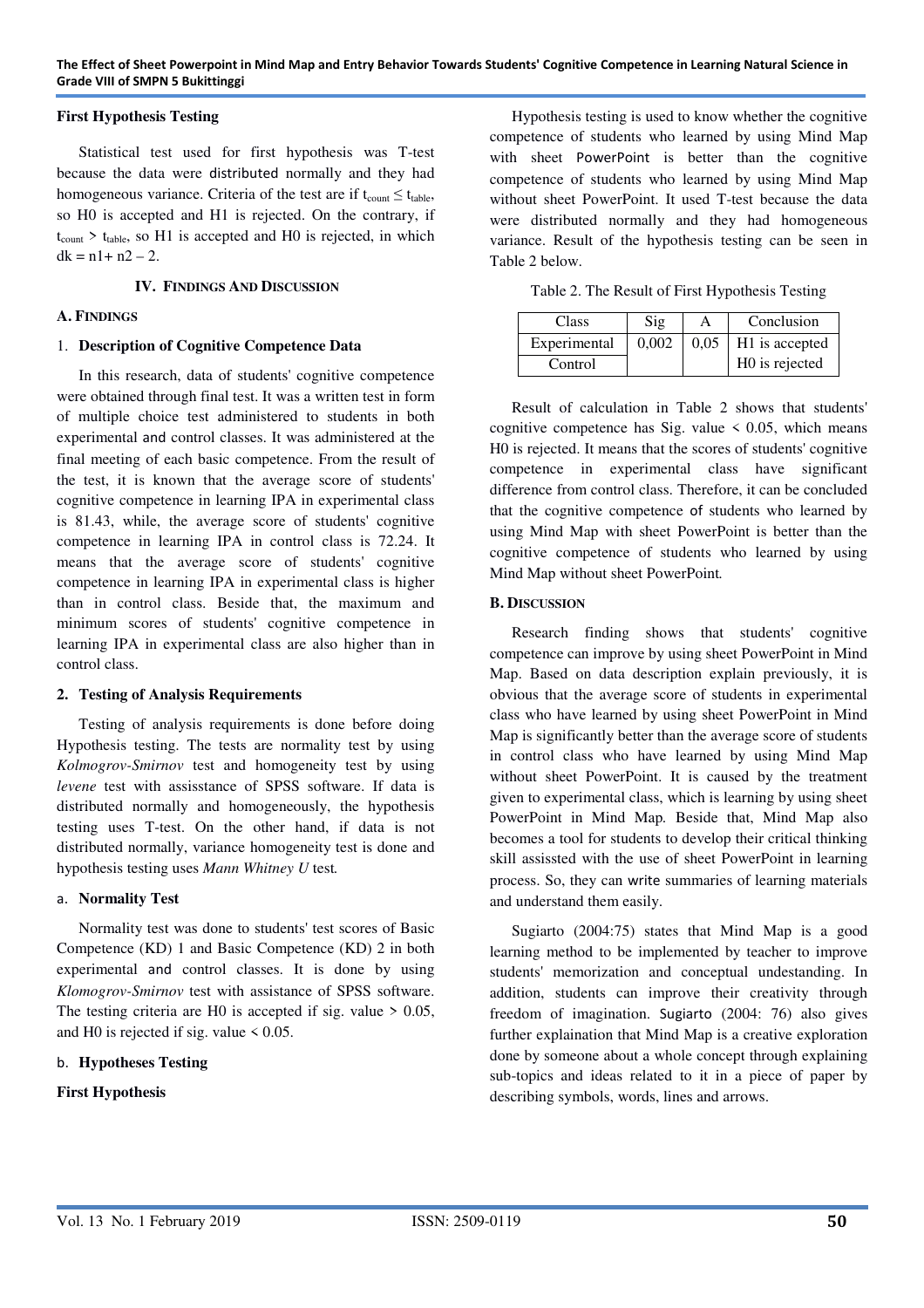In this research, learning media based Mind Map was implemented to grade VIII students in SMPN 5 Bukittinggi in integrated IPA subject. Implementation of the media uses scientific approach with problem based learning model which is appropriate with 2013 curriculum. According to Erda (2018), problem based learning model is a learning model which demands students to be active in learning process. Furthermore, Abanikannda (2016) also says that by using problem based learning model, it can facilitate students to have experiences in collecting, managing and keeping information to be used in future and overcome the complex and real problems in learning process.

Beside that, recitation method is also implemented in learning process, in which students are required to take notes based on explanations from teacher and from material print out given to every students in form of sheet PowerPoint. The sheet PowerPoint given before learning process begins is in form of Mind Map and PowerPoint slides. It is also attached with some empty lines which can be used by students to take note about the important expalanation of the learning materials by using their own language.

According to Anggriawan (2018), cognitive competence is the mastery of a learning material or students' understanding about a certain learning material. Therefore, learning materials which are chosen are structures and functions of plants' tissues and digestive system. These learning materials are chosen because they serve more theories and pictures. Therefore, Mind Map model in this reseach is suitable to be developed by using *IMind Map* application program because it can visualize overall theories into some branches as sub-titles of the main material and it can be added with iconic pictures to make it easy to remember.

In presenting the Mind Map, providing link is suggested if there is a long explanation of a sub-title of materials being explained. This Mind Map is developed in computer based. The implementation of this media needs infocus and computer to operate it. Generally, students often use it in learning process in the classroom or in the laboratory.

Students in experimental class can write their own notes by seeing pictures and explanation existed in their sheet PowerPoint so that it can help them to think fast and make them active to find something related to the learning materials they are studying. Therefore, students are assisted to learn from visualized sheet PowerPoint in Mind Map. It is in line with Athanassiou (2003), who states that learning is

"a search for meaning by the learner, in which constructing knowledge rather than passively receiving it, shaping as well as being shaped by experiences".

Pictures is a media to stimulate ideas, opinions or thought. The idea will encourage students to do and follow mindset as the picture or make a new one. It can be seen from activity in completing sheet PowerPoint, in which students can do it actively to find material explanation by using their own language. By giving sematic tasks by using pictures, it can activate brain cells which relate neuron in brain especially in left-side brain. It means that giving visual stimuli in sheet PowerPoint can help them to stimulate their brain to think fast.

It is in line with Garlough (2013), who says that the magic of mind mapping is that it a whole brain alternative to linear thinking. This ingenious tool engages both sides of the brain with the use of image, color, and imagination (right brain activates) in combination with words, numbers, and logic (left brain activities). It encourages synergetic thinking. The sum of the ideas coming from utilizing the whole brain is greater than the sum of its parts.

The sheet PowerPoint is used to optimalize students' involvement and activeness in learning process. The giving of the sheet can guide students to do activities related to learning in order that they can understand learning materials easily.

The sheet PowerPoint used in experimental class is arranged according to the order of learning materials with colorful and illustrative display and giving short explanation of learning materials so it attract students' attention. By the existence of *sheet PowerPoint* in Mind Map, it can make learning process better and more meaningful. Beside the function of media, it can help students to be more focused and lead their thought in learning process so that it can create independent learning and reduce the opportunity for students to play during learning. According to Koksal (2012), self-regulation learning of advanced science students is predicted by two epistimological beliefs, which are the beliefs regarding the dependence of learning on struggle and inborn characteristics, such as intelligence and competence.

From learning process in experimental class, it shows that students are active because they are given chance to write summary of learning materials in *sheet PowerPoint.* They understand the materials through *sheet PowerPoint* because they have experiences in discovery process.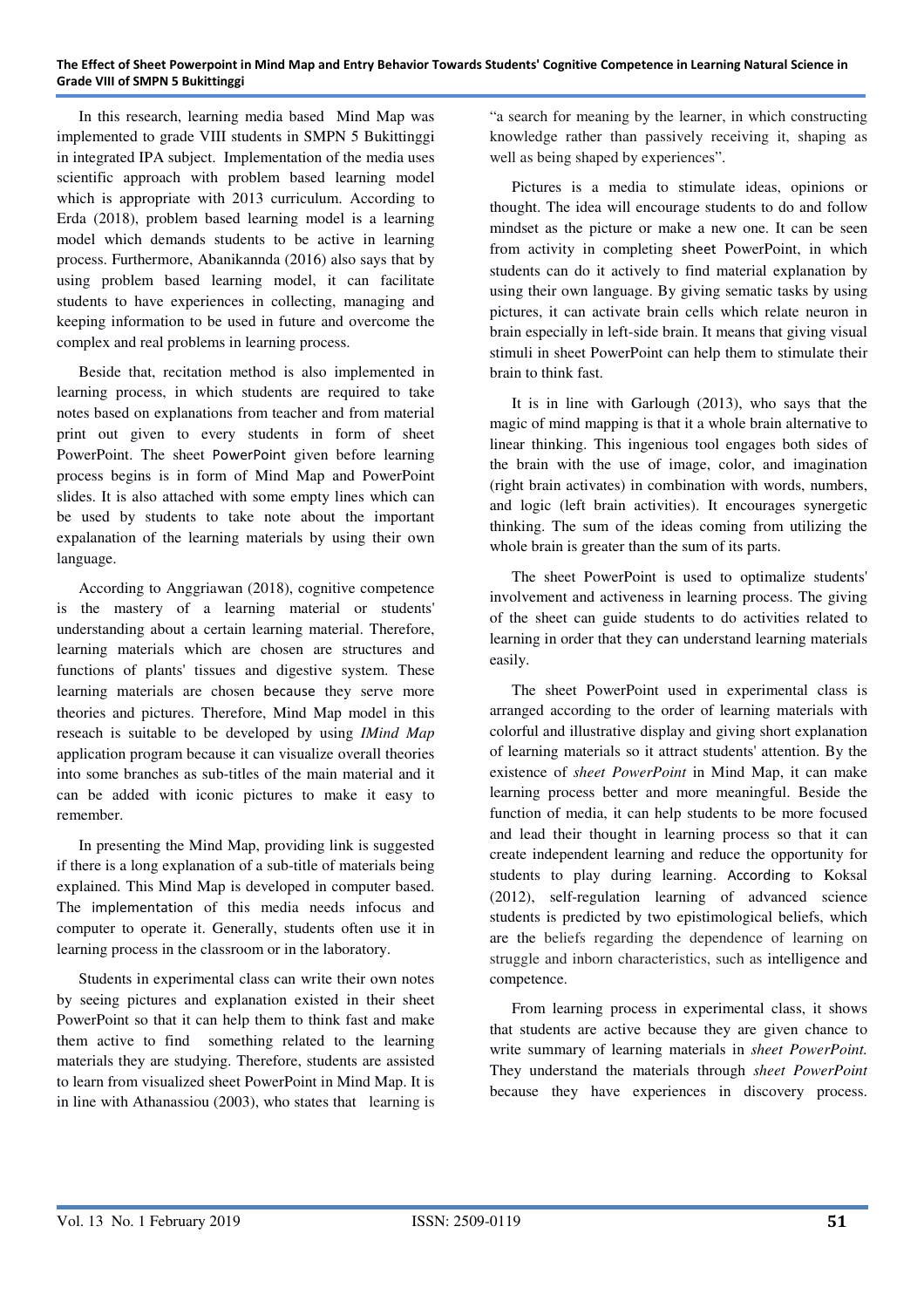Obtaining something by using this way will be remembered in longer time. Furthermore, students who get knowledge by using Mind Map with *sheet PowerPoint* will be able to transfer their knowledge to various contexts. Overall, learning through implementing this model can improve students' reasoning and ability to think freely, and train their cognitive competence to find learning concepts/ principles by themselves.

Students' cognitive competence in control class is lower than students' cognitive competence in experimental class because it only used Mind Map without sheet PowerPoint and entry behaviors. Variety of students' ability will affect the mastery of learning material taugh by teacher in the classroom (Ennike, 2017:180). it is obvious from students' test result, in which they are difficult to remember the learning baterials because teacher did not give them sheet PowerPoint as summary of the learning materials. It is in line with Berglund (2015) who states that purpose of Mind Map is to set mind and brainstorm it. In addition, it can be considered as visual form of taking notes. Beside that, it also aims at assimilating new and meaningful knowledge and emphasizing the knowledge relational structures.

Students need more time to understand learning materials given by teacher. They need to open their books because there is no learning media which support them to undestand learning materials so that their involvement and activeness in the classroom cannot be optimalized. Consequently, they become lazy to read the materials and write summary of it on their notebook.

Not being motivated in learning in the classroom affects students' ability to understand the concept of learning materials they are studying. As a result, students' cognitive competence will be low. It is proved when teacher asked one group to present their report in front of the class, they were not ready yet so that teacher asked another group. To solve the problem, teacher limited time of Mind Map display. After that, they were asked to read the material and write its summary on their notebook.

Based on the explanation above, learning process in both sample classes, experimental class and control class, has significant difference. In experimental class, learning process which used sheet PowerPoint in Mind Map has better average score of cognitive competence than average score of cognitive competence in control class which used Mind Map without sheet PowerPoint*.* it is in line with Mani (in Tee et al., 2014), which states that adopting Mind Map can significantly improve students' achievement.

## **V. CONCLUSION**

Based on the research finding and data analysis, it can be concluded that there is an effect of using sheet PowerPoint in MindMap towards students' cognitive competence.

#### **ACKNOWLEDGEMENT**

Thanks to Dr. Azwir Anhar, M.Si as writer's advisor and gives motivation to writer in writing this article.

# **BIBLIOGRAPHY**

- [1] Abanikannda, M.O. 2016. Influence Of Problem-Based Learning In Chemistry On Academic Achievement Of High School Students In Osun State, Nigeria. *Internasional Journal of Education, Learning and Development*. 4 (3): 55-63.
- [2] Ali, M. 2002. *Guru dalam Proses Belajar Mengajar*. Bandung: Sinar Baru Algesindo.
- [3] Anggriawan, V., Razak. A and Sumarmin, R. 2018. Influence of guided inquiry based on learning style for student outcome (cognitive) grade XI in Senior High School 3 Kerinci. *International Journal of Progressive Sciences and Technologies*. 6 (2): 355-361.
- [4] Arikunto, S. 2007. *Dasar-dasar Penelitian*. Jakarta: Bumi Aksara.
- [5] Athanassiou, N; McNett, J.M; Harvey, C. 2003. Critical Thinking in the Management Classroom: Bloom's Taxonomy as a Learning Tool. *Journal of Management Education*. 27 (5): 533-555. DOI: 10.1177/1052562903252515.
- [6] Berglund, A. 2015. What's in a Word? Concept Mapping: a Graphical Tool to Reinforce learning of Epidemiological Concepts. *Journal of Epidemiology and Community Health*. 69 (12): 1232-6. DOI:10.1136/jech-2014-205068.
- [7] Buzan, T. 2009. *Buku Pintar Mind Map.* Jakarta: Gramedia Pustaka Utama.
- [8] Ena, O.T. 2001. *Membuat Media Pembelajaran Interaktif dengan Piranti Lunak Presentasi.*  Yogyakarta: Indonesian Language and Culture Intensive Ciurse Universitas Sanata Dharma.
- [9] Ennike, G.R. 2017. *Pengaruh Model Pembelajaran Kooperative Tipe Jigsaw dan Kemampuan awal Siswa terhadap Hasil Belajar Biologi Siswa Kelas XI IPA SMA Negeri 1 Bonjol.* Sekolah Tinggi Keguruan dan Ilmu Pendidikan Ahlussunnah.